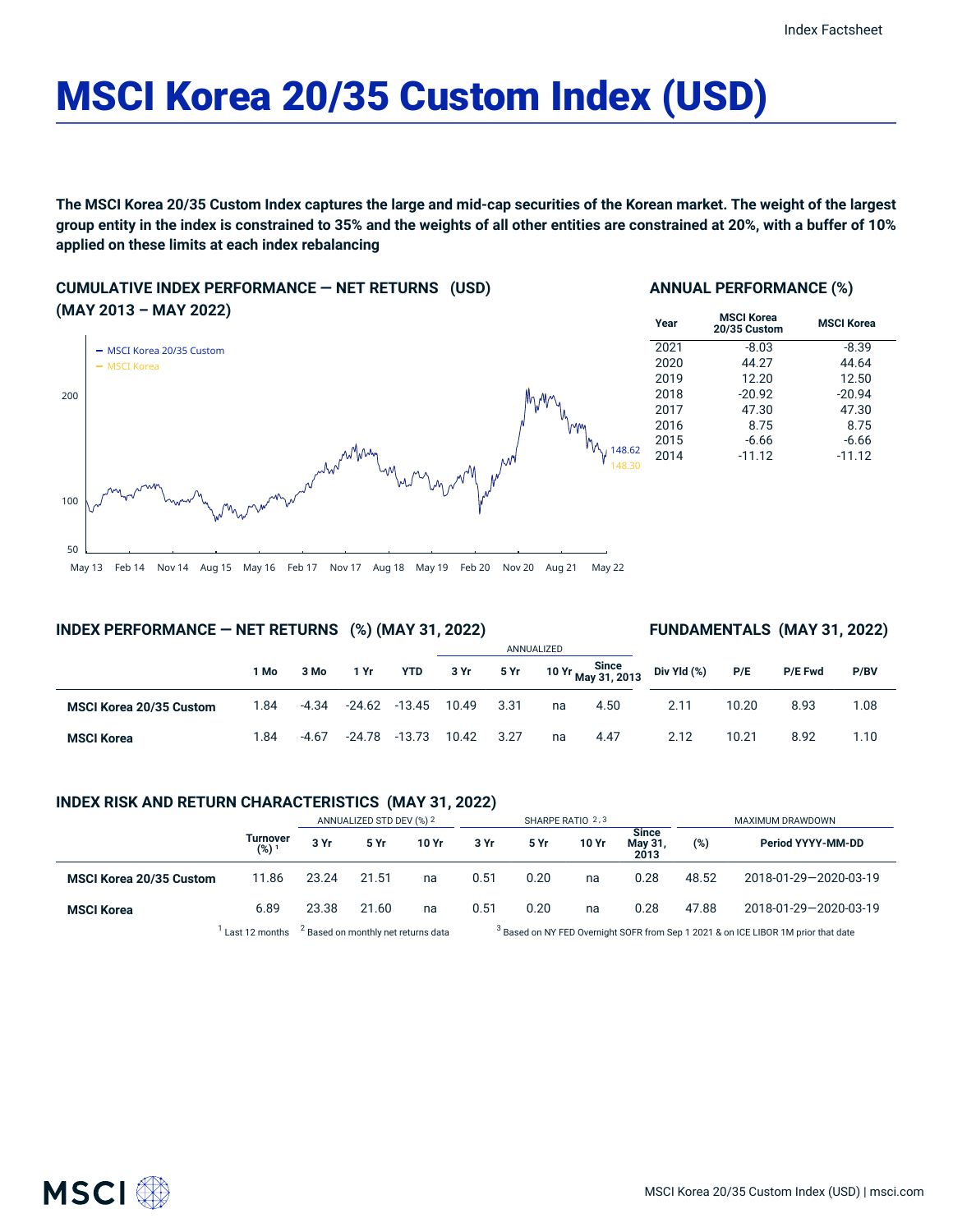# **MSCI Korea 20/35 Custom Index (USD)**

# **INDEX CHARACTERISTICS**

| <b>MSCI Korea 20/35 Custom</b> |                               |  |  |  |  |  |
|--------------------------------|-------------------------------|--|--|--|--|--|
| Number of                      | 111                           |  |  |  |  |  |
| <b>Constituents</b>            |                               |  |  |  |  |  |
|                                | <b>Mkt Cap (USD Millions)</b> |  |  |  |  |  |
| Index                          | 882,147.91                    |  |  |  |  |  |
| Largest                        | 225,100.65                    |  |  |  |  |  |
| <b>Smallest</b>                | 737.65                        |  |  |  |  |  |
| Average                        | 7,947.28                      |  |  |  |  |  |
| <b>Median</b>                  | 3.097.62                      |  |  |  |  |  |
|                                |                               |  |  |  |  |  |
|                                |                               |  |  |  |  |  |

|                                 | <b>Float Adj Mkt</b><br>Cap<br>USD Billions) | Index<br>$Wt.$ (%) | <b>Sector</b>     |
|---------------------------------|----------------------------------------------|--------------------|-------------------|
| SAMSUNG ELECTRONICS CO          | 225.10                                       | 25.52              | Info Tech         |
| <b>SK HYNIX</b>                 | 51.34                                        | 5.82               | Info Tech         |
| <b>SAMSUNG ELECTRONICS PREF</b> | 34.93                                        | 3.96               | Info Tech         |
| <b>NAVER</b>                    | 30.89                                        | 3.50               | Comm Srvcs        |
| SAMSUNG SDI CO                  | 27.54                                        | 3.12               | Info Tech         |
| LG CHEM                         | 23.37                                        | 2.65               | <b>Materials</b>  |
| KAKAO CORP                      | 23.09                                        | 2.62               | Comm Srvcs        |
| <b>HYUNDAI MOTOR CO</b>         | 22.91                                        | 2.60               | Cons Discr        |
| <b>KB FINANCIAL GROUP</b>       | 20.77                                        | 2.35               | <b>Financials</b> |
| <b>KIA CORP</b>                 | 19.66                                        | 2.23               | <b>Cons Discr</b> |
| Total                           | 479.61                                       | 54.37              |                   |

**TOP 10 CONSTITUENTS**

## **SUB-INDUSTRY WEIGHTS**



● Biotechnology 2.29% ● Oil & Gas Refining & Marketing 1.89% ● Other 25.78%